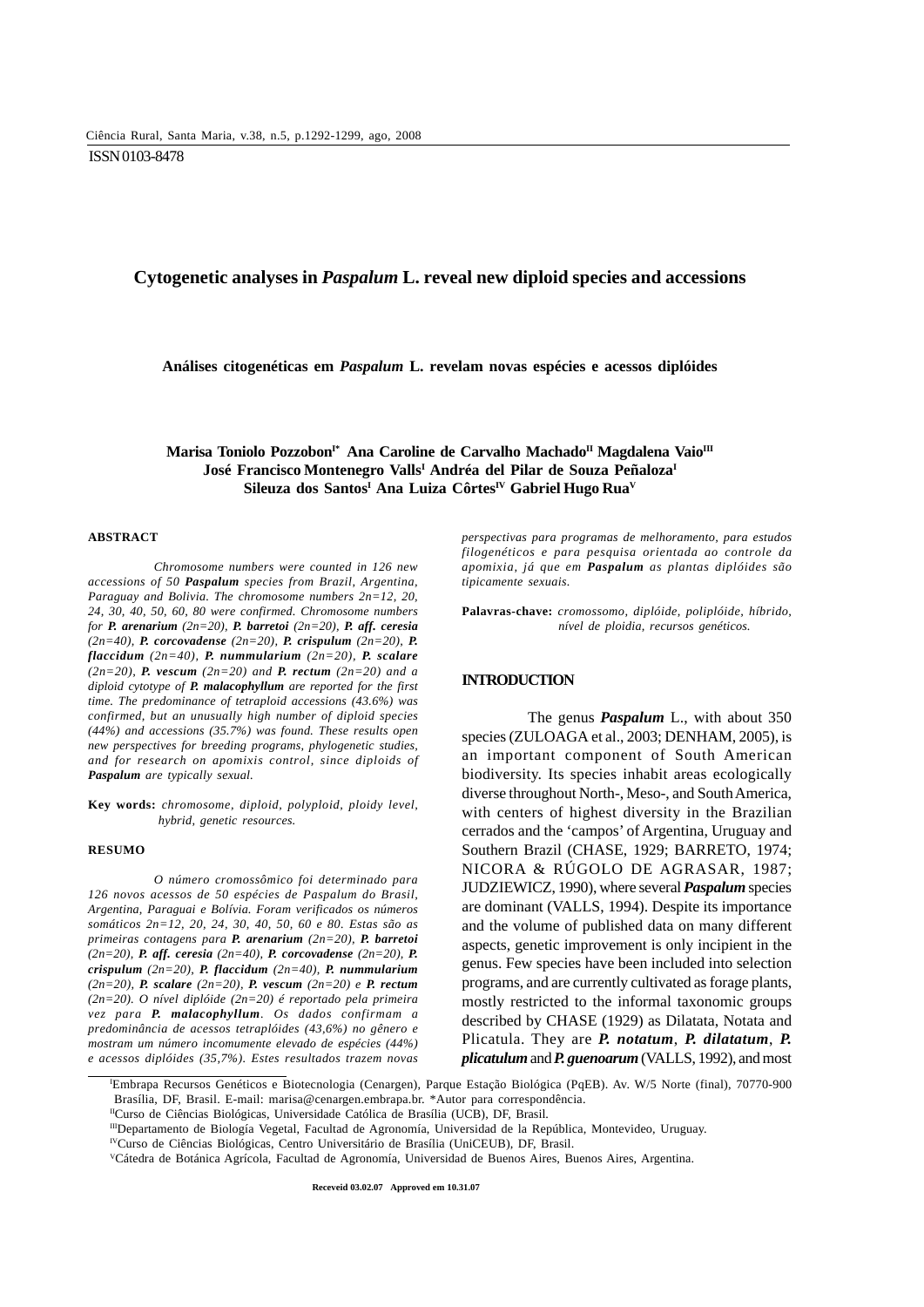recently, *P. atratum* Swallen (KRETSCHMER et al., 1994). Also *P. vaginatum* was improved to some extent, and is currently cultivated as turfgrass (DUNCAN & CARROW, 2000).

Poliploidy is frequent in the genus, with predominance of the tetraploid level (QUARÍN, 1992). Cytological studies show that many *Paspalum* 'species' consist of both sexual, self-incompatible diploid cytotypes, and apomictic, pseudogamous, and self-fertile polyploids (QUARÍN & NORRMANN, 1990; QUARÍN, 1992; VALLS, 2000). Thus, they can originate agamic complexes, in which the very concept of 'species' becomes doubtful. According to SAVIDAN (1987), the units breeders have to deal with, in the case of agamic complexes, override the notion of botanical species and include more than one species or even several genera. By fixing interspecific forms that would have been eliminated in a sexual regimen, apomixis exceeds the boundaries of species and creates a continuous variability, making the botanical work difficult. On the other hand, breeders depend on a core collection, which must represent the natural variability of the species to be improved. The occurrence of apomixis and a wide range of ploidy levels make the knowledge on cytology and reproductive behavior of all available accessions an imperative issue for *Paspalum* improvement (NORRMANN et al*.*, 1989). Routinely, crossing programs require knowing at least chromosome numbers and mode of reproduction of the potential parents.

In this paper, we report chromosome numbers for a range of new accessions of *Paspalum*, collected in West-central and Southern Brazil, Northeastern Argentina, Paraguay and Bolivia. This contribution significantly enlarges the known variability of South American *Paspalum* species, and contributes to future breeding programs through new available sexual-diploid accessions.

### **MATERIAL AND METHODS**

All the accessions analysed are part of the germplasm collections of *Paspalum* maintained at EMBRAPA Genetic Resources and Biotechnology (EMBRAPA CENARGEN), Brasília, DF, Brazil, and/or at 'Lucien Hauman' Botanical Garden, University of Buenos Aires, Argentina, and have voucher specimens deposited at their respective institutional herbaria (CEN and BAA). The collections were made in locations of the West-central and Southern regions of Brazil, Northeastern Argentina, Paraguay and Bolivia (Tables 1 to 4).

Somatic chromosome numbers were determined in root-tip cells, following the protocols of POZZOBON & VALLS (1997), with minor modifications. Meiotic chromosomes were analysed in pollen mother cells from anthers fixed in ethanol-acetic acid 3:1 and squashed in 1% propionic carmine. At least five cells with good chromosome spreading and no overlapping were analysed per plant. Semi-permanent slides were examined using a light microscope and recorded by photomicrography.

# **RESULTS**

The chromosome numbers for 126 new germplasm accessions of *Paspalum*, including 50 species, one of them with two varieties, are listed in tables 1 to 4. For a better understanding and further discussion of these results, the number of chromosomes is represented as 2n for all plants, even when obtained from meiotic pollen-mother-cells. The species are referred to the informal groups, as proposed by CHASE (1929) and revised by other authors (PARODI & NICORA, 1966; BARRETO, 1974; ZULOAGA & MORRONE, 2005). Nevertheless, such grouping has to be reviewed, since preliminary molecular studies (SPERANZA & RUA, unpubl.) suggest they are not consistent with the phylogeny of the genus. This is pointed out in the discussion, as relevant.

With the exception of *Paspalum almum* (2n=12, 24), all the species studied here have chromosome numbers which are multiples of 10, varying from diploids to octoploids. The results show a surprisingly high frequency of diploid species (44%), as well as diploid accessions (35.7%), when compared to the predominant tetraploids (43.6 %) and the remaining ploidy levels (20.7% altogether).

Chromosome numbers are reported for the first time for the following species: *Paspalum arenarium*, *P. barretoi*, *P. corcovadens*e, *P. crispulum*, *P. nummularium*, *P. scalare*, *P. vescum* and *P. rectum 3*, with 2n=20 (Table 1, 3 and 4), and *P. aff. ceresia* and *P. flaccidum* with 2n=40. Moreover, two accessions of *P. malacophyllum* (subg. Anachyris) showed 2n=20, and are the first diploid accessions reported for this species. Pentaploid (2n=50) accessions of *P. mandiocanum* var. subaequiglume are also reported for the first time. All remaining chromosome counts reported here (Table 1, 3 and 4) confirm previous data (see Discussion below). Special mention is made to *P. conduplicatum*, of the Notata group, of which only two previous counts of 2n=60 were mentioned in the literature (RODRIGUES et al., 2001; SOUZA-CHIES et al., 2006), and is here confirmed as an hexaploid, with 14 novel counts sampling its whole area of occurrence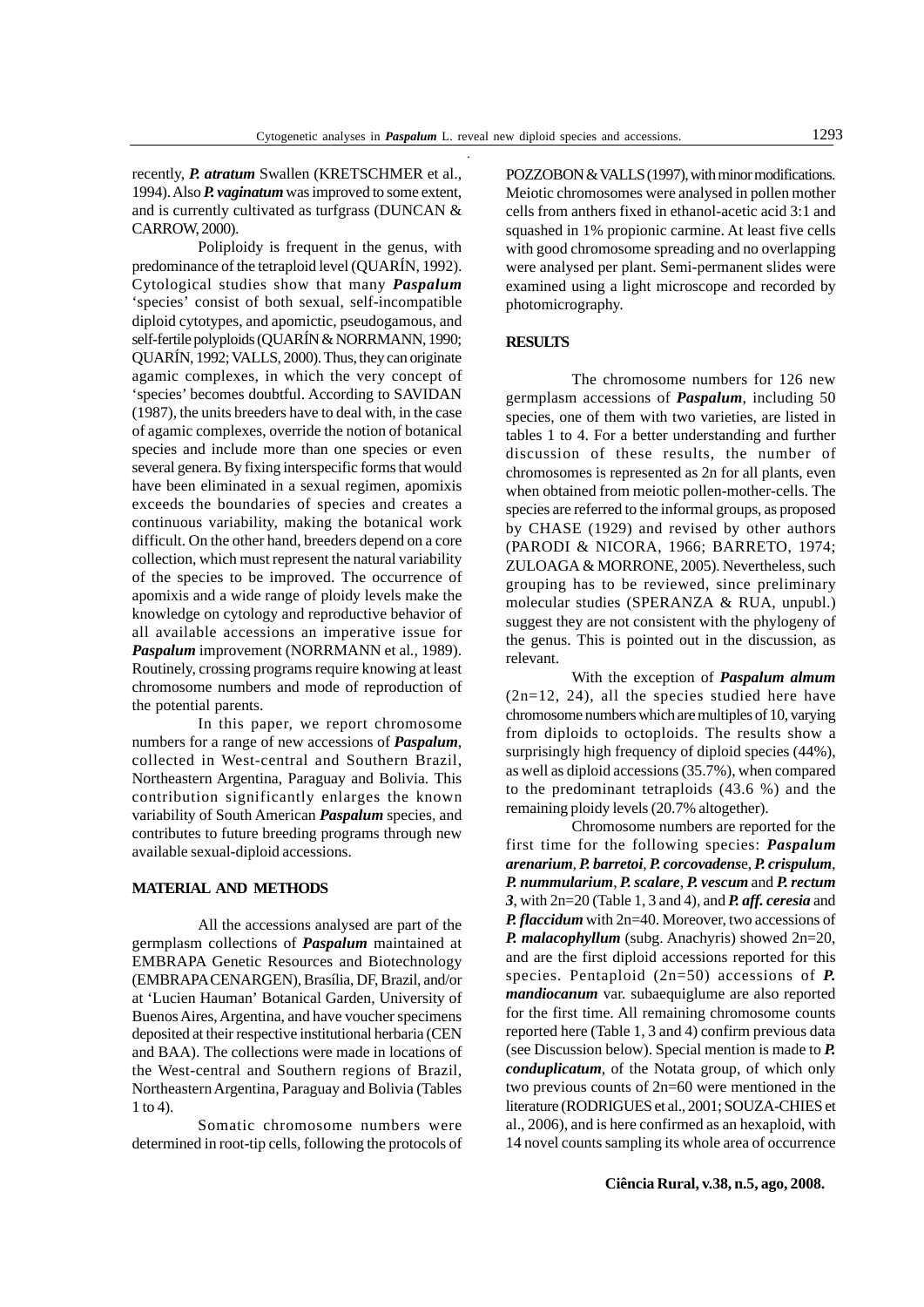1294 Pozzobon et al*.*

Table 1 - *Paspalum* species of subgenus *Paspalum*, informal group Notata and allies (in bold), and accessions analised (identified by collector's abbreviation and number), with respective origin, chromosome number and informal grouping.

| Species / Collector's number (Place of collection)                                                                                                                                                                                                                                                                                                                           | 2n    | Informal group         |
|------------------------------------------------------------------------------------------------------------------------------------------------------------------------------------------------------------------------------------------------------------------------------------------------------------------------------------------------------------------------------|-------|------------------------|
| P. almum Chase                                                                                                                                                                                                                                                                                                                                                               |       | Notata, Alma           |
| Gh 582 (ARG, Corrientes, Mercedes)                                                                                                                                                                                                                                                                                                                                           | 12    |                        |
| V 14440 (RS, São Gabriel)                                                                                                                                                                                                                                                                                                                                                    | 24    |                        |
| P. barretoi Canto-Dorow, Valls & Longhi-Wagner                                                                                                                                                                                                                                                                                                                               |       | Notata                 |
| Gh 731, V 14395*, V 14397, V 14846 (SC, São Joaquim); Gh 736, V 14853 (SC, Bom Jardim da<br>Serra)                                                                                                                                                                                                                                                                           | $20*$ |                        |
| P. conduplicatum Canto-Dorow, Valls & Longhi-Wagner                                                                                                                                                                                                                                                                                                                          |       | Notata                 |
| V 8097 (SC, Bom Retiro); V 8180, V 14854 (SC, São Joaquim); V 10553 (SC, Irani); V 11094 (PR,<br>Balsa Nova); V 11143 (PR, Quatro Barras); V 11250 (PR, Castro); V 11374 (PR, Guarapuava); V<br>11386 (SC, São Lourenço d'Oeste); V 11453 (PR, Palmas); V 14271*** (RS, São Gabriel); V<br>14816, V 14817 (PR, Mangueirinha); V 14838 (PR, Prudentópolis); V 14859 (RS, Ipê) | 60    |                        |
| P. crispulum Swallen                                                                                                                                                                                                                                                                                                                                                         |       | Linearia, Notata       |
| Gh 631* (GO, Niquelândia)                                                                                                                                                                                                                                                                                                                                                    | $20*$ |                        |
| P. equitans Mez                                                                                                                                                                                                                                                                                                                                                              |       | Fasciculata,<br>Notata |
| V 14377 (RS, Caseiros)                                                                                                                                                                                                                                                                                                                                                       | 20    |                        |
| P. <i>ionanthum</i> Chase                                                                                                                                                                                                                                                                                                                                                    |       | Notata                 |
| V 14274 (RS, Cachoeira do Sul); V 14288*** (RS, Capão da Canoa); V 14791 (RS, São Pedro do<br>Sul); V 14894 (RS, Sertão de Santana)                                                                                                                                                                                                                                          | 40    |                        |
| V 14343 (RS, Triunfo)                                                                                                                                                                                                                                                                                                                                                        | 80    |                        |
| P. lineare Trin.                                                                                                                                                                                                                                                                                                                                                             |       | Linearia, Notata       |
| Gh 665 (DF, APA da Cafuringa)                                                                                                                                                                                                                                                                                                                                                | 40    |                        |
| P. maculosum Trin.                                                                                                                                                                                                                                                                                                                                                           |       | Notata, Maculosa       |
| Gh 487 (ARG, Corrientes, Santo Tomé); V 14345*** (RS, Triunfo)                                                                                                                                                                                                                                                                                                               | 20    |                        |
| V 14360 (RS, São José do Herval); V 14375 (RS, Caseiros); V 14790 (RS, São Pedro do Sul); V<br>14848 (SC, Bom Jardim da Serra)                                                                                                                                                                                                                                               | 40    |                        |
| P. minus E. Fourn.                                                                                                                                                                                                                                                                                                                                                           |       | Notata                 |
| V 14573*** (MS, Ponta Porã)                                                                                                                                                                                                                                                                                                                                                  | 50    |                        |
| P. nummularium Chase ex Send. & A.G. Burman                                                                                                                                                                                                                                                                                                                                  |       | Notata                 |
| Gh 737, V 14850* (SC, Bom Jardim da Serra)                                                                                                                                                                                                                                                                                                                                   | $20*$ |                        |
| P. pumilum Nees                                                                                                                                                                                                                                                                                                                                                              |       | Notata                 |
| V 14272 (RS, São Gabriel); V 14280*** (RS, Xangri-lá); V 14325 (RS, Capivari do Sul); V 14792<br>(RS, São Pedro do Sul); V 14847 (SC, São Joaquim); V 14889 (SC, Florianópolis)                                                                                                                                                                                              | 20    |                        |

Collectors: V: J.F.M. Valls and collaborators, Gh: G.H. Rua.

Brazilian States: DF Distrito Federal; GO: Goiás; MS: Mato Grosso do Sul; PR: Paraná; RS: Rio Grande do Sul; SC: Santa Catarina.

Other countries: ARG: Argentina.

\*First chromosome count for the species; \*\*\* Chromosome numbers previously mentioned in SOUZA-CHIES et al. (2006) as "unpublished [data] informed by J. F. M. Valls".

(Table 1). In fact, this species had its regular chromosome pairing (30 bivalents) described long ago (FERNANDES, 1971; FERNANDES et al., 1974), under the tentative name *P. aff. minus* (CANTO-DOROW et al., 1995).

## **DISCUSSION**

Species counted for the first time

All accessions of *P. barretoi* and *P. nummularium* proved to be diploid. These species are placed in the Notata group, and are closely related to *P. pumilum*, another species for which only sexual, autogamous diploids are known (BURSON & BENNETT, 1971). Although a great variation in ploidy levels occurs within the Notata group, which ranges from 2n=20 to 80, this it seems, is not the case for the three species mentioned above. It would be interesting to study if they may be included in a monophyletic group. On the other hand, *P. barretoi* has been considered elsewhere (ZULOAGA et al*.*, 2003, 2004) as a synonym of *P. minus*, on the basis of morphological similarity. Nevertheless, with the only exception of a count of 2n=40 for a Columbian accession (DAVIDSE & POHL, 1978), all reported counts for *P. minus* in South- and Mesoamerican materials, including that presented here, were 2n=50 (BONILLA & QUARÍN, 1997). This fact, together with some morphological,

**Ciência Rural, v.38, n.5, ago, 2008.**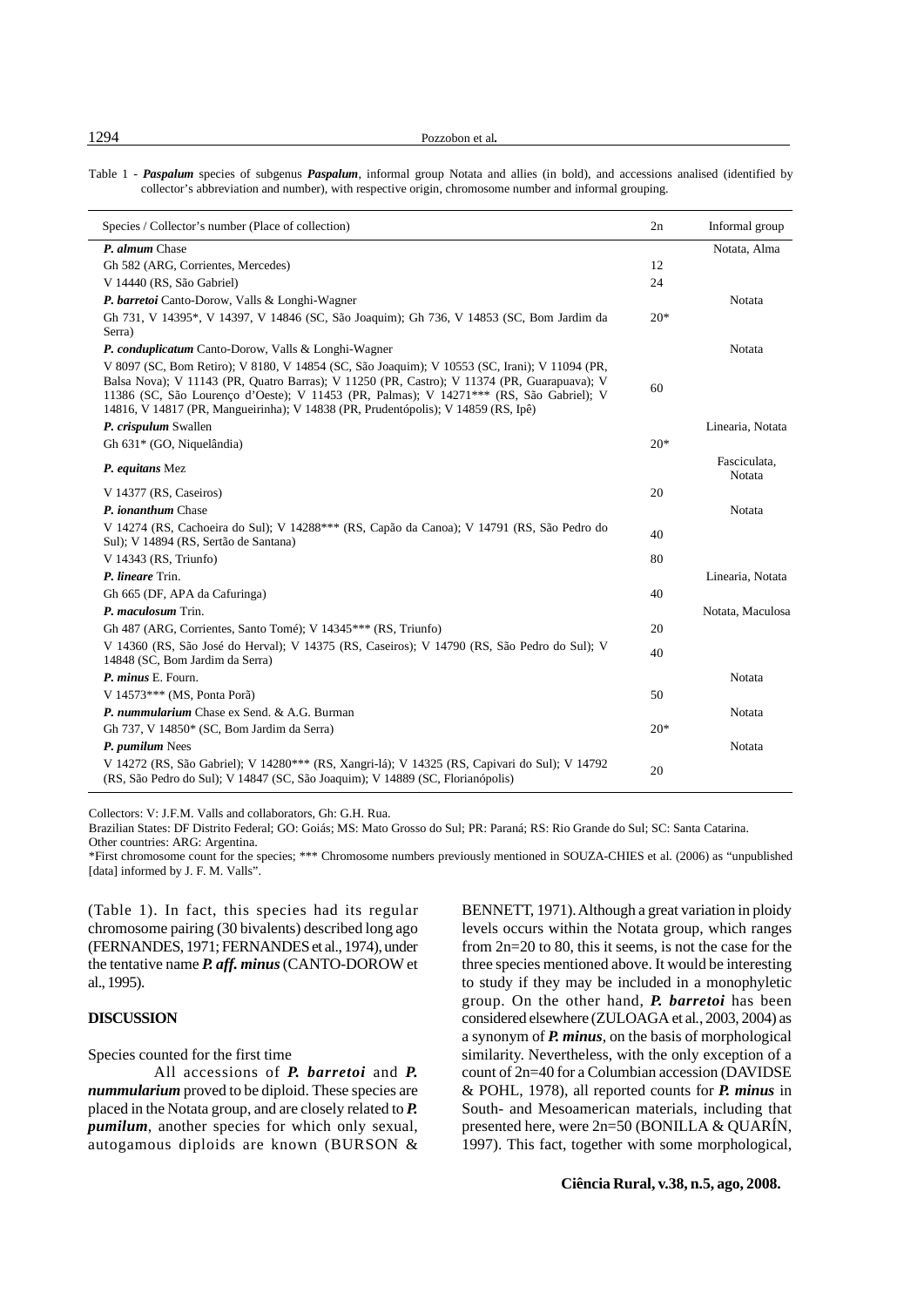| Species / Collector's number (Place of collection)                                                                                                              | 2n | Informal group     |
|-----------------------------------------------------------------------------------------------------------------------------------------------------------------|----|--------------------|
| P. compressifolium Swallen                                                                                                                                      |    | Plicatula          |
| Gh 734 (SC, São Joaquim); V14359 (RS, São José do Herval)                                                                                                       | 40 |                    |
| P. glaucescens Hack.                                                                                                                                            |    | Plicatula          |
| V 14207 (RS, Passo Fundo); V 14287 (RS, Capão da Canoa)                                                                                                         | 20 |                    |
| V 14419 (RS, Correia Pinto, RS)                                                                                                                                 | 40 |                    |
| P. guenoarum Arechav.                                                                                                                                           |    | Plicatula          |
| Gh 720 (MG, Presidente Kubitschek)                                                                                                                              | 40 |                    |
| P. lepton Schult.                                                                                                                                               |    | Plicatula          |
| V 14281 (RS, Xangri-lá); V 14305 (RS, Rosário do Sul); V 14322 (RS, Capivari do Sul); V<br>14344 (RS, Triunfo); V 14436 (RS, São Gabriel)                       | 40 |                    |
| P. limbatum Henrard                                                                                                                                             |    | Plicatula          |
| Gh 45 (PRY, Amambay)                                                                                                                                            | 40 |                    |
| Gh 372 (BOL, Santa Cruz, Ñuflo de Chávez)                                                                                                                       | 20 |                    |
| P. modestum Mez                                                                                                                                                 |    | Modesta, Plicatula |
| Gh 146 (ARG, Corrientes, Gral. San Martín); V 14269 (RS, São Gabriel); V 14320 (RS,                                                                             | 20 |                    |
| Capivari do Sul)                                                                                                                                                |    |                    |
| P. plicatulum Michx.                                                                                                                                            |    | Plicatula          |
| V 14196 (RS, Vila Flores); V 14203, V 14204, V 14206, V 14373 (RS, Passo Fundo); V<br>14229 (RS, São Luiz Gonzaga); V 14315 (RS, Barra do Quarai); V 14341 (RS, | 40 |                    |
| Montenegro); V 14346 (RS, Triunfo); V 14351 (RS, São José do Herval)                                                                                            |    | Plicatula          |
| P. rhodopedum L.B. Sm. & Wassh.<br>Gh 729 (RS, Campestre da Serra); V 14355, V 14356, V 14358 (RS, São José do Herval)                                          | 40 |                    |
|                                                                                                                                                                 |    | Plicatula          |
| P. aff. rojasii Hack.                                                                                                                                           |    |                    |
| V 14386 (RS, Capão Alto)<br>Paspalum sp. indet. 1                                                                                                               | 20 | Plicatula          |
| V $14197 - (RS, Passo Fundo)$                                                                                                                                   | 40 |                    |
| Paspalum sp. indet. 2                                                                                                                                           |    | Plicatula          |
| Gh 818 (DF, Parque Nacional de Brasília)                                                                                                                        | 40 |                    |
| P. commune Lillo                                                                                                                                                |    |                    |
| Gh 325 (BOL, Santa Cruz, Valle Grande)                                                                                                                          | 40 | Virgata            |
| P. conspersum Schrad.                                                                                                                                           |    | Virgata            |
| Gh 572 (PRY, Cordillera)                                                                                                                                        | 60 |                    |
| P. regnellii Mez                                                                                                                                                |    | Virgata            |
| V 14410 (SC, Lages); V 14348 (RS, Bom Retiro do Sul)                                                                                                            | 40 |                    |
| P. rufum Nees ex Steud.                                                                                                                                         |    | Virgata            |
| V 14262 (RS, Uruguaiana)                                                                                                                                        | 40 |                    |
|                                                                                                                                                                 |    |                    |

Collectors: V: J.F.M. Valls and collaborators; Gh: G.H. Rua

Brazilian States: DF: Distrito Federal; MG: Minas Gerais; RS: Rio Grande do Sul; SC: Santa Catarina.

Other countries: ARG: Argentina; BOL: Bolívia; PRY: Paraguay

ecological, and biogeographical evidences, suggests that the specific status of *P. barretoi* has to be reassessed.

The limits of the Notata group were recently expanded, through the fusion with the former Linearia group (ZULOAGA et al*.*, 2004). A recent molecular study (SOUZA-CHIES et al*.*, 2006) was coherent with this approach, since the Linearia group was shown to be paraphyletic. An accession of *P. crispulum* with 2n=20, a member of the former Linearia group, represents the first cytological report for the species. It is a quite rare

species restricted to areas of serpentine soils (PRASAD, 2005) near Niquelândia, Goiás State, in the Brazilian central plateau (OLIVEIRA & VALLS, 2002; ZULOAGA et al*.*, 2004).

Chromosome counts for the three species of the Recta group (OLIVEIRA & VALLS, 2002) are provided for the first time (*P. flaccidum*, 2n=40; *P. rectum*, 2n=20; *P. vescum*, 2n=20). This is a group of doubtful relationships within the genus, possibly related to the Cuban *P. rocanum* Léon (CHASE, 1929). ZULOAGA & MORRONE (2005) consider *P. vescum* a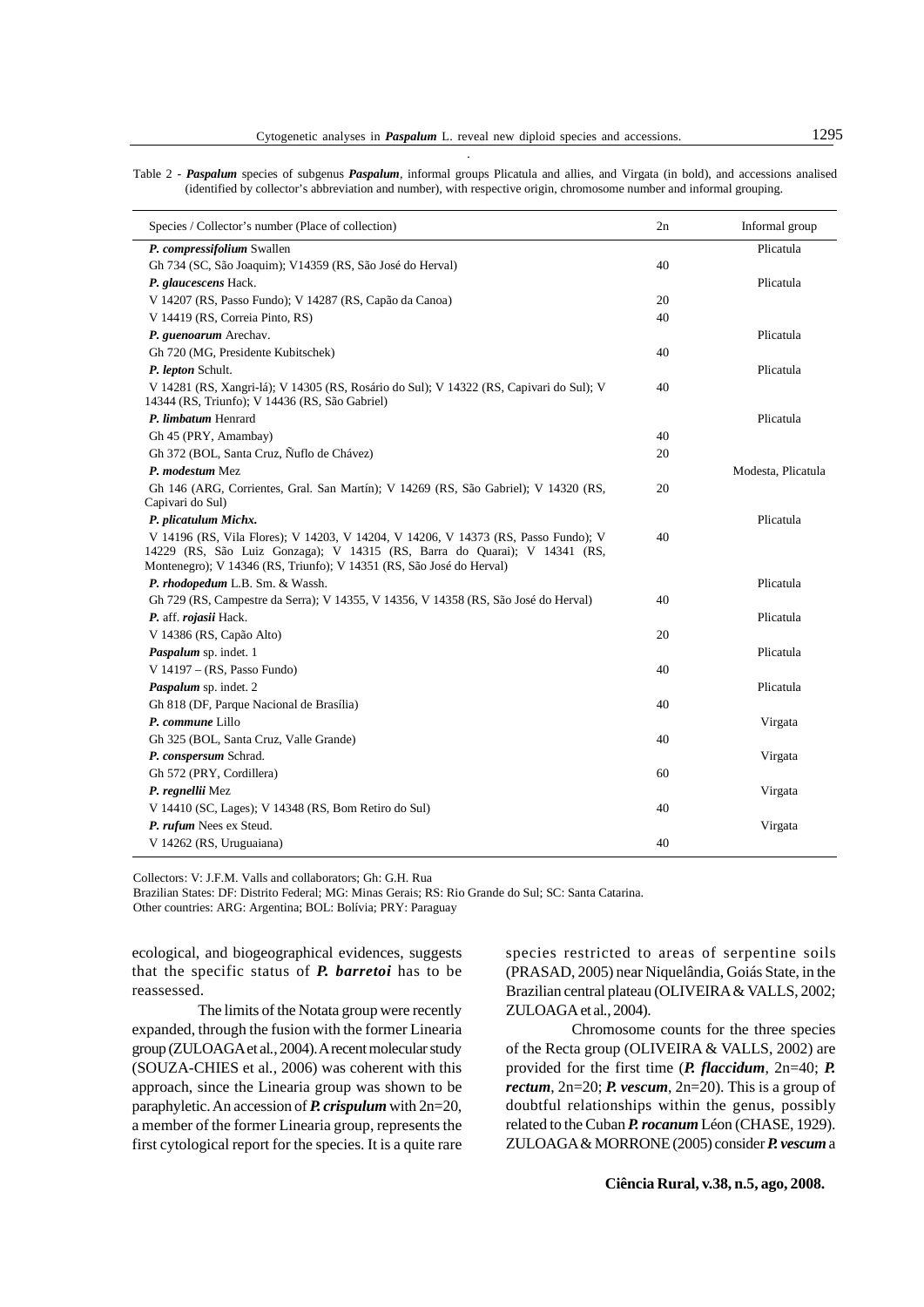Table 3 - *Paspalum* species of subgenus *Paspalum*, of assorted informal groups (in bold), and accessions analised (identified by collector's abbreviation and number), with respective origin, chromosome number and informal grouping.

| Species / Collector's number (Place of collection)           | 2n    | Informal group         |
|--------------------------------------------------------------|-------|------------------------|
| P. acuminatum Raddi                                          |       | Dissecta               |
| V 14248, V 14256 (RS, Uruguaiana)                            | 40    |                        |
| P. arenarium Schrad.                                         |       | Caespitosa, Setacea    |
| V 14279* (RS, Xangri-lá)                                     | $20*$ |                        |
| P. conjugatum P. J. Bergius                                  |       | Conjugata              |
| V 14284 (RS, Xangri-lá)                                      | 40    |                        |
| P. dilatatum Poir. "Comum"                                   |       | Dilatata               |
| V 14312 (RS, Barra do Quarai)                                | 50    |                        |
| P. distichum L.                                              |       | Disticha               |
| V 14350 (RS, São José do Herval)                             | 40    |                        |
| P. falcatum Nees ex Steud.                                   |       | Falcata, Lachnea       |
| V 14362 (RS, Passo Fundo); V 14376 (RS, Caseiros)            | 20    |                        |
| P. flaccidum Ness                                            |       | Recta                  |
| Gh 753* (PR, Balsa Nova)                                     | $40*$ |                        |
| P. indecorum Mez                                             |       | Caespitosa             |
| Gh 490 (ARG, Corrientes, Santo Tomé); V 14226 (RS, São Luiz  | 20    |                        |
| Gonzaga); V 14236 (RS, Santo Antônio das Missões)            |       |                        |
| P. juergensii Hack.                                          |       | Paniculata             |
| V 14209 (RS, Passo Fundo); V 14212 (RS, Carazinho); V 14223  | 20    |                        |
| (RS, São Luiz Gonzaga); V 14425 (SC, Capão Alto)             |       |                        |
| P. lividum Trin. ex Schltdl.                                 |       | Livida, Denticulata    |
| Gh 466 (ARG, Corrientes, Paso de los Libres); V 14254 (RS,   | 40    |                        |
| Uruguaiana)                                                  |       |                        |
| P. maritimum Trin.                                           |       | Caespitosa, Paniculata |
| Gh 712 (ES, Guaraparí); Gh 715 (ES, Conceição da Barra)      | 40    | Dilatata, Livida       |
| P. pauciciliatum (Parodi) Herter                             | 40    |                        |
| V 14319 (RS, Capivari do Sul)                                |       | Eriantha               |
| P. paucifolium Swallen<br>Gh 313 (ARG, Corrientes, Mercedes) | 40    |                        |
| P. rectum Nees                                               |       | Recta                  |
| Gh 832* (GO, Teresina de Goiás)                              | $20*$ |                        |
|                                                              |       | Parviflora             |
| P. scalare Trin.                                             |       |                        |
| Gh 622* (GO, Alto Paraíso)                                   | $20*$ |                        |
| P. vaginatum Sw.<br>V 14340 (RS, Arroio do Sal)              | 20    | Disticha               |
|                                                              |       |                        |
| P. vescum Swallen                                            |       | Recta                  |
| Gh 652* (DF, APA da Cafuringa)                               | $20*$ |                        |

Collectors: V: J.F.M. Valls and collaborators; Gh: G.H. Rua

Brazilian States: DF: Distrito Federal; ES: Espírito Santo; GO: Goiás; PR: Paraná; RS: Rio Grande do Sul; SC: Santa Catarina.

Other countries: ARG: Argentina.

\*First chromosome count for the species.

synonym of *P. flaccidum*. We believe the materials we analysed represent two distinctive taxa, although we recognize that parallel occurrence of the diploid and tetraploid levels is common in *Paspalum* species.

The chromosome number of Brazilian *P. aff. ceresia*, 2n=40 (subgenus *Ceresia* (Pers.) Rchb.) is reported for the first time. Available counts for Andean *P. ceresia* are 2n=40 (MORRONE et al., 2006) and 2n=60 (HOJSGAARD et al*.*, 2005). Thus, chromosome

numbers do not correlate with morphological evidences supporting the segregation of the Brazilian material as a different species (RUA et al*.*, unpubl.).

*Paspalum corcovadense*, 2n=20 (Corcovadensia group) and *P. scalare*, 2n=20 (Parviflora group) were also counted for the first time, as well as *P. arenarium* (2n=20), a species probably related to the North American *P. setaceum* Michx. (BANKS, 1964, 1966; ZULOAGA & MORRONE, 2005), an auto-

**Ciência Rural, v.38, n.5, ago, 2008.**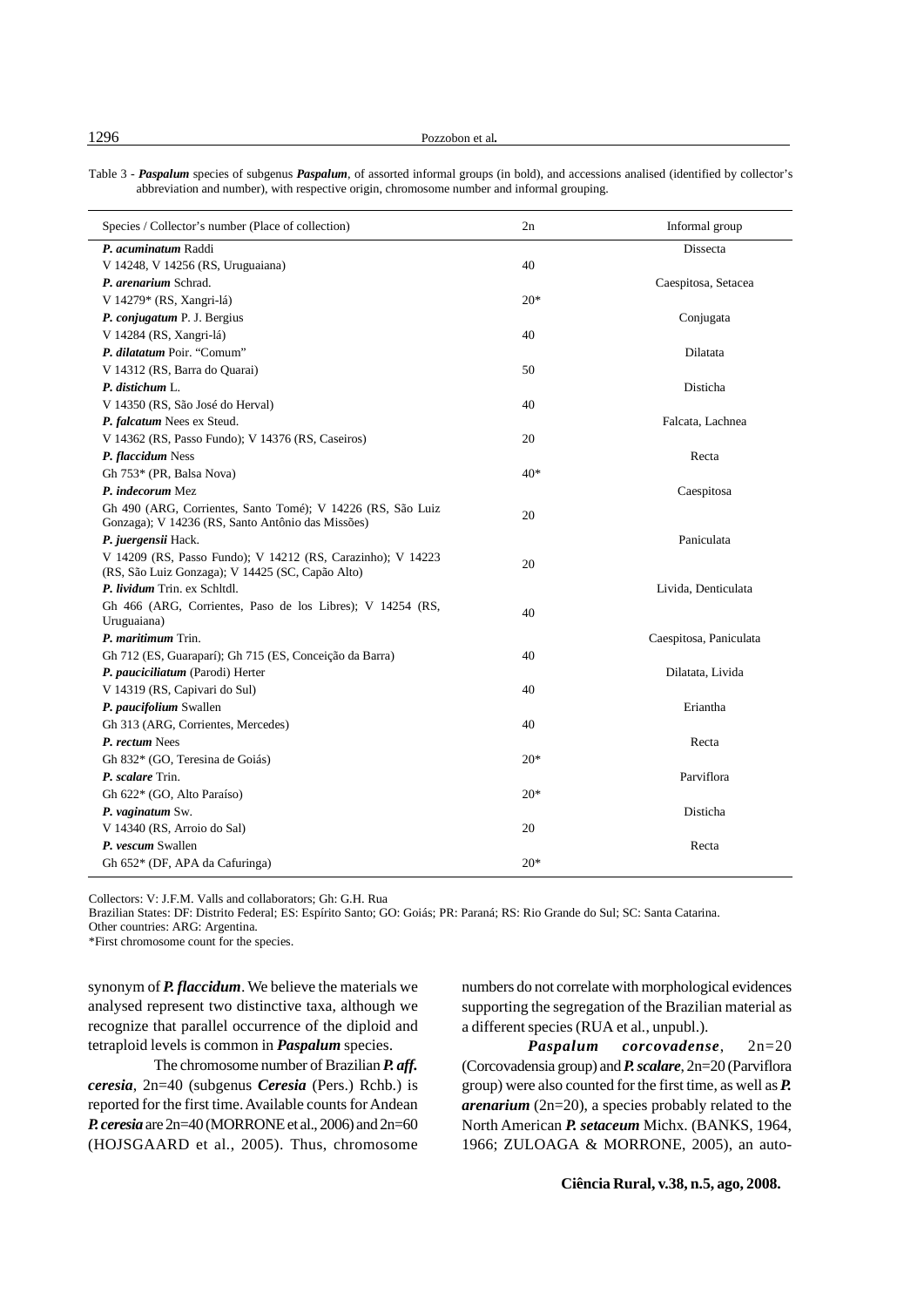Table 4 - *Paspalum* species of subgenus *Paspalum*, informal groups Corcovadensia and Quadrifaria, and of subgenera *Ceresia*, *Anach*1*yris*, and *Harpostachys* (in bold), and accessions analised (identified by collector's abbreviation and number), with respective origin, chromosome number and informal grouping.

| <b>Species</b>                                                                      | 2n    | Informal group/subgenus      |
|-------------------------------------------------------------------------------------|-------|------------------------------|
| Collector's number (Place of collection)                                            |       |                              |
| P. corcovadense Raddi                                                               |       | Corcovadensia                |
| V 14283* (RS, Xangri-lá), V 14291 (RS, Dom Pedro de Alcântara)                      | $20*$ |                              |
| P. inaequivalve Raddi                                                               |       | Corcovadensia, Inaequivalvia |
| V 14261 (RS, Uruguaiana)                                                            | 60    |                              |
| P. mandiocanum Trin. var. mandiocanum                                               |       | Corcovadensia                |
| V 14292 (RS, Dom Pedro de Alcântara)                                                | 50    |                              |
| P. mandiocanum var. subaequiglume I.L. Barreto                                      |       | Corcovadensia                |
| Gh 301 (PRY, Amambay); V 14800** (RS, Julio de Castilhos)                           | 50    |                              |
| Gh 746 (PR Balsa Nova); V 14222 (RS, São Luiz Gonzaga); V<br>14427 (RS, Capão Alto) | 60    |                              |
| P. quarinii Morrone & Zuloaga                                                       |       | <b>Ouadrifaria</b>           |
| V 14208 (RS, Passo Fundo)                                                           | 40    |                              |
| V 14220 <sup>***</sup> (RS, São Miguel das Missões)                                 | 20    |                              |
| P. aff. ceresia (Kuntze) Chase                                                      |       | subg. Ceresia                |
| Gh 632* (GO, Niquelândia); Gh 642(GO, Alto Paraíso)                                 | $40*$ |                              |
| P. malacophyllum Trin.                                                              |       | subg. Anachyris              |
| V 14411 <sup>**</sup> , V 14855 (RS, Correia Pinto)                                 | 20    |                              |
| <i>P. unispicatum</i> (Scribn. & Merr.) Nash                                        |       | subg. Harpostachys           |
| Gh 506 (ARG, Corrientes, Capital)                                                   | 40    |                              |
|                                                                                     |       |                              |

Collectors: V: J.F.M. Valls and collaborators; Gh: G.H. Rua

Brazilian States: GO: Goiás; PR: Paraná; RS: Rio Grande do Sul; SC: Santa Catarina.

Other countries: ARG: Argentina; BOL: Bolívia; PRY: Paraguay.

\*First chromosome count for the species; \*\* First report of the ploidy level for the taxon; \*\*\* Chromosome numbers previously mentioned in SOUZA-CHIES et al. (2006) as "unpublished [data] informed by J. F. M. Valls".

compatible sexual diploid (BANKS, 1966; SPERANZA, unpubl.). Altogether, our counts reveal an unusual number of diploid species and accessions for the genus.

## Species with new choromosome numbers

Two accessions of *P. malacophyllum* showed 2n=20, representing the first diploids of this species reported in the literature. This is a highly variable species belonging to the subg. *Anachyris* (MORRONE et al*.*, 2000). Chromosome numbers of 2n=40 and 2n=60 were known for the species, the tetraploids being largely the most common (BURTON, 1940; GOULD, 1975; BURSON & HUSSEY, 1998; POZZOBON et al*.*, 2000; PAGLIARINI et al*.*, 2001).

*Paspalum mandiocanum* comprises two varieties: *P. mandiocanum* var. *mandiocanum* and *P. mandiocanum* var. *subaequiglume*. Previously reported chromosome counts were 2n=50 for **var.** *mandiocanum* and 2n=60 for **var.** *subaequiglume* (HONFI et al., 1990), both confirmed in this paper. Furthermore, two accessions with  $2n=50$  are here reported, which morphologically belong to **var.** *subaequiglume*. This finding establishes the first pentaploid record for this variety, and suggests that

the segregation of **var.** *subaequiglume* as a distinct species, as proposed by HONFI et al. (1990), requires further evidence, since correlation between morphology and chromosome number is not as direct as formerly thought.

# **CONCLUSIONS**

The paper presents several new chromosome counts in South American species of *Paspalum*, revealing an unusually high number of diploid species and accessions. The identification of new diploid accessions renders new materials for genetic improvement, and increases the knowledge on the diversity of the genus. The finding of new diploid species is important for phylogenetic studies using molecular markers, as well as through crossings, to establish relationships between these taxa and to give further support to taxonomic treatments.

## **ACKNOWLEDGEMENTS**

The authors acknowledge the Conselho Nacional de Desenvolvimento Científico e Tecnológico (CNPq), for grants and scholarships.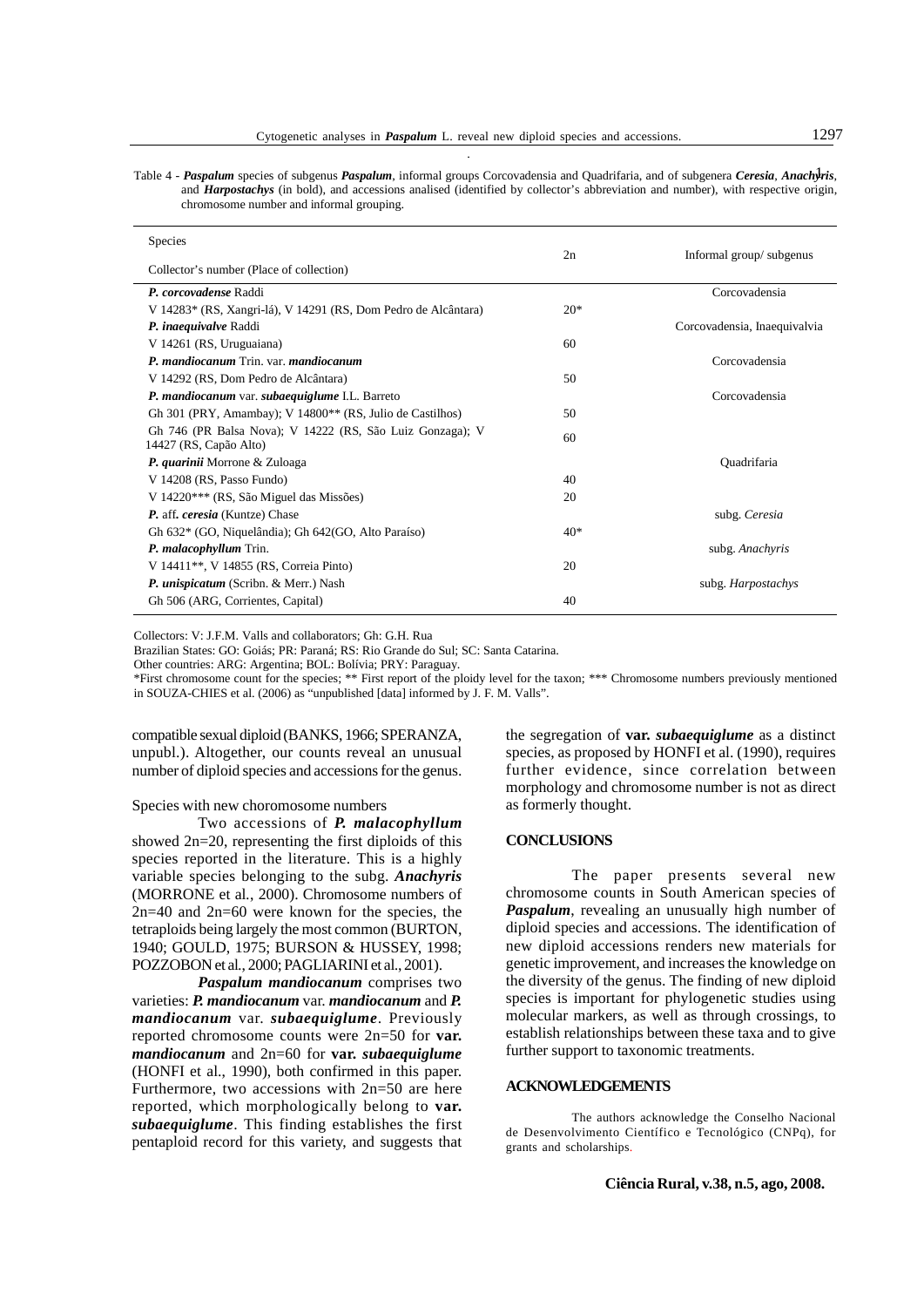#### **REFERENCES**

BANKS, D.J. Cytological studies in *Paspalum*, Group Setacea (Gramineae). **SIDA**, Dallas, v.1, p.306-312, 1964.

BANKS, D.J. Taxonomy of *Paspalum setaceum*. **SIDA**, Dallas, v.2, p.269-284, 1966.

BARRETO, I.L. **O gênero** *Paspalum* **(Gramineae) no Rio Grande do Sul**. 1974. 258f. Tese (Livre Docência) - Universidade Federal do Rio Grande do Sul, Porto Alegre.

BONILLA, J.R.; QUARÍN, C.L. Diplosporous and aposporous apomixis in a pentaploid race of *Paspalum minus*. **Plant Science**, Limerick, v.127, p.97-104, 1997.

BURSON, B.L.; BENNETT, H.W. Chromosome numbers, microsporogenesis, and mode of reproduction of seven *Paspalum* species. **Crop Science,** Madison, v.11, p.292-294, 1971.

BURSON, B.L.; HUSSEY M.A. Cytology of *Paspalum malacophyllum* and its relationship to *P. jurgensii* and *P. dilatatum*. **International Journal of Plant Science**, Limerick, v.159, p.153-159, 1998.

BURTON, G.W. A cytological study of some species in the genus *Paspalum*. **Journal of Agricultural Research**, Washington, v.60, p.193-198, 1940.

CANTO-DOROW, T.S. et al. Espécies novas de *Paspalum* L. (Poaceae) do Sul do Brasil. **Bradea**, Rio de Janeiro, v.6, p.331- 337, 1995.

CHASE, A. The North American species of *Paspalum*. **Contributions to the United States National Herbarium**, Washington, v.28, p.1-310, 1929.

DAVIDSE, G.; POHL, R.W. Chromosome numbers of Tropical American grasses (Gramineae). **Annals of the Missouri Botanical Garden**, Saint Louis, v.65, p.637-649, 1978.

DENHAM, S.S. Revisión sistemática del subgénero *Harpostachys* de *Paspalum* (Poaceae: Panicoideae: Paniceae). **Annals of the Missouri Botanical Garden**, Saint Louis, v.92, p.463-532, 2005.

DUNCAN, R.R.; CARROW, R.N. **Seashore** *Paspalum***: the environmental turfgrass**. Chelsea: Ann Arbor, 2000. 304p.

FERNANDES, M.I.B.M. **Citogenética e evolução do gênero** *Paspalum* **(Gramineae): contribuição ao estudo das espécies naturais do Rio Grande do Sul**. 1971. 193f. Tese (Doutorado em Genética) - Curso de Pós-graduação em Genética, Universidade Federal do Rio Grande do Sul.

FERNANDES, M.I.B.M. et al. Cytological and evolutionary relationships in Brazilian forms of *Paspalum* (Gramineae). **Caryologia,** Firenze, v.27, p.455-465, 1974.

GOULD, F.W. **The grasses of Texas**. College Station: Texas A&M University, 1975. 663p.

HOJSGAARD, D.H. et al. Números cromosómicos de especies sudamericanas de *Paspalum* L. In: CONGRESO ARGENTINO DE GENÉTICA, 34., 2005, Trelew. **Basic & Applied Genetics**, v.17, Supplement, p.119, 2005.

HONFI, A.I. et al. Estudios cariológicos en gramíneas sudamericanas. **Darwiniana**, Buenos Aires, v.30, p.87-94, 1990.

JUDZIEWICZ, E.J. Poaceae (Gramineae). In: GÖRTS-VAN RIJN, A.R.A. (Ed.). **Flora of the Guianas**. Königstein: Koeltz, 1990. p.1-727.

KRETSCHMER, A.E. et al. Preliminary evaluation of *Paspalum atratum* Swallen (Atra Paspalum): a high quality, seed-producing perennial forage grass for Florida. **Soil & Crop Science Society of Florida Proceedings**, Gainesville, v.53, p.60-63, 1994.

MORRONE, O. et al. Revisión de las especies del género *Paspalum* (Panicoideae: Paniceae), subgénero *Anachyris.* **Candollea**, Geneve, v.55, p.105-135, 2000.

MORRONE, O. et al. Chromosome studies in American Panicoideae (Poaceae). **Annals of the Missouri Botanical Garden**, Saint Louis, v.93, p.647-657, 2006.

NICORA, E.G.; RÚGOLO DE AGRASAR, Z.E. **Los géneros de gramíneas de América Austral**. Buenos Aires: Hemisferio Sur, 1987. 611p.

NORRMANN, G.A.et al. Cytogenetics and reproductive behavior of different chromosome races in six *Paspalum* species. **Journal of Heredity**, Washington, v.80, p.24-28, 1989.

OLIVEIRA, R.C.; VALLS, J.F.M. Taxonomia de *Paspalum* L., grupo Linearia (Gramineae - Paniceae) do Brasil. **Revista Brasileira de Botânica**, São Paulo, v.25, p.371-389, 2002.

PAGLIARINI, M.S. et al. Cytogenetic characterization of Brazilian *Paspalum* accessions. **Hereditas**, Lund, v.135, p.27- 34, 2001.

PARODI, L.R.; NICORA, E.G. **Apuntes para una monografía del género** *Paspalum*. Buenos Aires: Library of the "Laboratorios de Botánica Lorenzo R. Parodi", Facultad de Agronomía, Universidad de Buenos Aires. 1966. 75p. (Unpublished manuscript)

POZZOBON, M.T.; VALLS, J.F.M. Chromosome number in germplasm accessions of *Paspalum notatum* (Gramineae). **Brazilian Journal of Genetics**, Ribeirão Preto, v.20, p.29- 34, 1997.

POZZOBON, M.T. et al. Contagens cromossômicas em espécies brasileiras de *Paspalum* L. (Gramineae). **Acta Botanica Brasilica**, São Paulo, v.14, p.151-162, 2000.

PRASAD, M.N.V. Nickelophilous plants and their significance<br>in phytotechnologies. **Brazilian Journal of Plant** Brazilian Journal of Plant **Physiology**, Campinas, v.17, p.113-128, 2005.

QUARÍN, C.L. The nature of apomixis and its origin in Panicoid grasses. **Apomixis Newsletter**, Montpellier, v.5, p.8-15, 1992.

QUARÍN, C.L.; NORRMANN, G.A. Interspecific hybrids between five *Paspalum* species. **Botanical Gazette**, Chicago, v.151, p.366-369, 1990.

RODRIGUES, L.G. et al. Contagens cromossômicas em espécies brasileiras de *Paspalum* (Gramineae). In: SIRGEALC. SIMPÓSIO DE RECURSOS GENÉTICOS PARA A AMÉRICA LATINA E O CARIBE, 3., 2001, Londrina. **Anais...** Londrina: IAPAR, 2001. p.395-397.

**Ciência Rural, v.38, n.5, ago, 2008.**